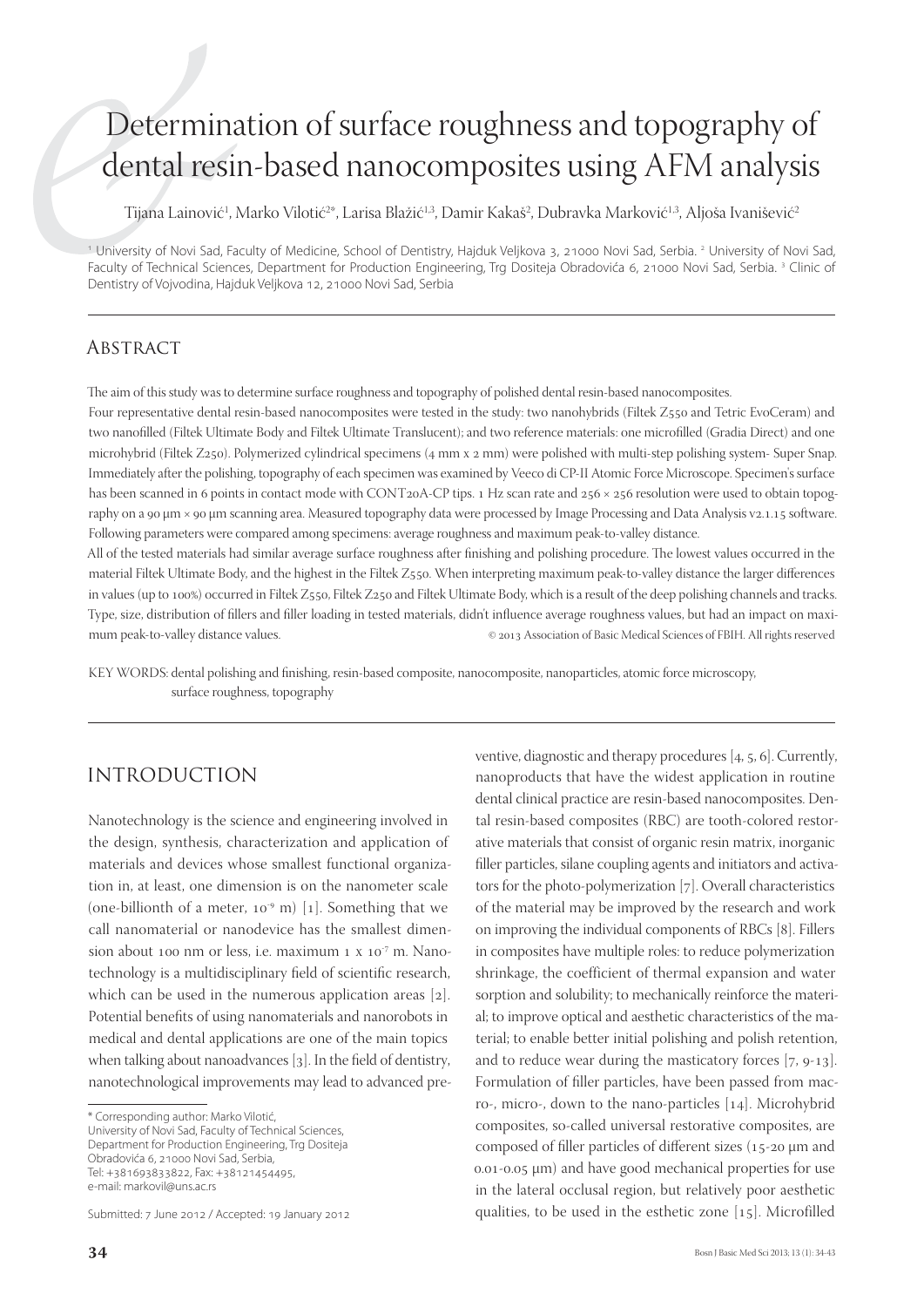composites have been developed in order to obtain highquality aesthetic materials that meet the needs of restorative dentistry in the esthetic zone. Microfilled composites have average particle size in range of  $0.01$ - $0.05$  µm. Due to the relative poor mechanical strength, these materials are indicated for use in low-stress oral regions [15]. Trying to create a material that meets both of these properties, the mechanical resistance and the aesthetic and polishing qualities, nanofillers have been developed [12]. In order to produce particles smaller than 100 nm, the mode of production of particles for RBCs had to be changed from the "top-down" milling and grinding procedure to the "bottom-up" manufacturing approach (direct molecular assembly)  $[12, 16]$ . Current dental resin-based nanocomposites can be divided into two main groups: nanohybrids and nanofilled composites (nanofills)  $[16]$ . Nanohybrids consists of particles of various sizes, particles in micrometric and in nanometric range [7]. Nanofills consist of particles of nearly uniform size, all in nanometric dimensions, with the ability to create nanoclusters as secondarily formed fillers  $[7, 12]$ . Nanocomposites have excellent mechanical properties, similar as microhybrids, which make them able to withstand high occlusal forces, in lateral masticatory regions. On the other hand, they have great polish ability and polish re-

tention, superior optical and aesthetic characteristics  $[12]$ . Surface quality of resin-based composite is a very important characteristic of the final restoration. Smooth surface of the restoration is necessary to obtain clinical durability and good aesthetic appearance, and to prevent discoloration and staining. Also, dental plaque, as a main cause of periodontal diseases and secondary caries, is less retained on the smooth surface  $[17]$ . Polishing treatments can improve the wear behavior of the material, as well  $[18, 19]$ . Finishing procedure is a necessary clinical step to establish a proper reconstruction of dental crowns and to restore anatomical and morphological form of the tooth. Another reason for this procedure is to remove the resin-rich surface layer, which remains after polymerization and removal of the matrix from the material  $[20]$ . Polishing procedure makes the surface smoother and removes surface damages like grooves, lines and furrows created during finishing phase  $[18]$ . Aim of this study was to determine surface roughness and topography of contemporary RBCs using atomic force microscopy analysis. The two main goals were: (a) analysis of the impact of particle size and loading on the surface roughness and topography after finishing and polishing procedure, and (b) the impact of the multi-step finishing and polishing procedure, itself, on the surface topography of RBCs.

**TABLE 1.** Details of the materials tested in the study\*

| Material                          | Manufacturer                                                 | Classification                             | Lot no. | Shade          | Matrix                                                | Fillers                                                                                                                                                                                                                        | Filler loading                                                                                       |
|-----------------------------------|--------------------------------------------------------------|--------------------------------------------|---------|----------------|-------------------------------------------------------|--------------------------------------------------------------------------------------------------------------------------------------------------------------------------------------------------------------------------------|------------------------------------------------------------------------------------------------------|
| Filtek<br>Z550                    | 3M ESPE, St.<br>Paul, MN,<br><b>USA</b>                      | Nanohybrid                                 | N340139 | A2             | Bis-GMA, UDMA,<br>Bis-EMA, TEGMA and<br><b>PEGDMA</b> | Surface-modified zirconia/silica<br>fillers 3000 nm $(3 \mu m)$ or less),<br>non-agglomerated/non-aggregated<br>surface-modified silica particles<br>$20 \text{ nm}$                                                           | 82 wt %<br>68 vol %                                                                                  |
| Tetric<br>EvoCeram                | Ivoclar Viva-<br>dent, Schaan,<br>Liechtenstein              | Nanohybrid                                 | P80726  | A2             | Bis-GMA, UDMA                                         | Barium glass, ytterbium trifluoride,<br>mixed oxide and prepolymer; 40-<br>3000 nm. 550 nm                                                                                                                                     | 82-83 wt %<br>82.5 vol%                                                                              |
| Filtek<br>Ultimate<br>Body        | 3M ESPE, St.<br>Paul, MN,<br><b>USA</b>                      | Nanofilled                                 | N349776 | A2             | Bis-GMA, UDMA,<br>Bis-EMA, TEGMA and<br><b>PEGDMA</b> | non-agglomerated/non-aggregated<br>20 nm silica filler, non- agglomer-<br>ated/non-aggregated 4-11 nm<br>zirconia filler, and aggregated<br>zirconia/silica cluster filler (average<br>cluster particle size $-0.6-10 \mu m$ ) | 78.5 wt%.<br>63.3 vol%                                                                               |
| Filtek<br>Ultimate<br>Translucent | 3M ESPE, St.<br>Paul, MN,<br><b>USA</b>                      | Nanofilled                                 | N225533 | Clear shade    | Bis-GMA, UDMA,<br>Bis-EMA, TEGMA and<br><b>PEGDMA</b> | non-agglomerated/non-aggregated<br>20 nm silica filler, non- agglomer-<br>ated/non-aggregated 4-11 nm<br>zirconia filler, and aggregated<br>zirconia/silica cluster filler (average<br>cluster particle size $-0.6-20 \mu m$ ) | 72.5 wt%,<br>55.6 vol %                                                                              |
| GC Gradia<br>Direct<br>Anterior   | <b>GC</b> Dental<br>Products<br>Corporation,<br>Tokyo, Japan | Microfilled<br>(Micro-fine<br>hybrid)      | 1106011 | A2             | UDMA, dimethacrylate<br>co-monomers, -II-             | Silica, 850 nm $(0.85 \,\mu m)$ and<br>prepolymerized filler                                                                                                                                                                   | 73 wt% 64-65<br>vol% (silica-38<br>wt %, 22 vol %;<br>prepolymer-<br>ized filler-35<br>wt%, 42 vol%) |
| Filtek Z250                       | 3M ESPE, St.<br>Paul, MN,<br><b>USA</b>                      | Microhybrid,<br>St Paul, MN,<br><b>USA</b> | N367949 | A <sub>2</sub> | Bis-GMA, UDMA, Bis-<br>EMA, TEGMA                     | Zirconia, silica 10 - 3500 nm<br>$(0.01-3.5 \mu m)$                                                                                                                                                                            | 75-85 wt% 60<br>$\mathrm{vol}\%$                                                                     |

Bis-GMA- bisfenol A diglicidil ether dimethacrylate; Bis-EMA- bisfenol A polyethylene glycol diether dimethacrylate; UDMA- urethane dimethacrylate; TEGMA- triethyleneglycol dimethacrylate; PEGDMA- polyethylene glycol dimethacrylate

\*Data obtained from the manufacturers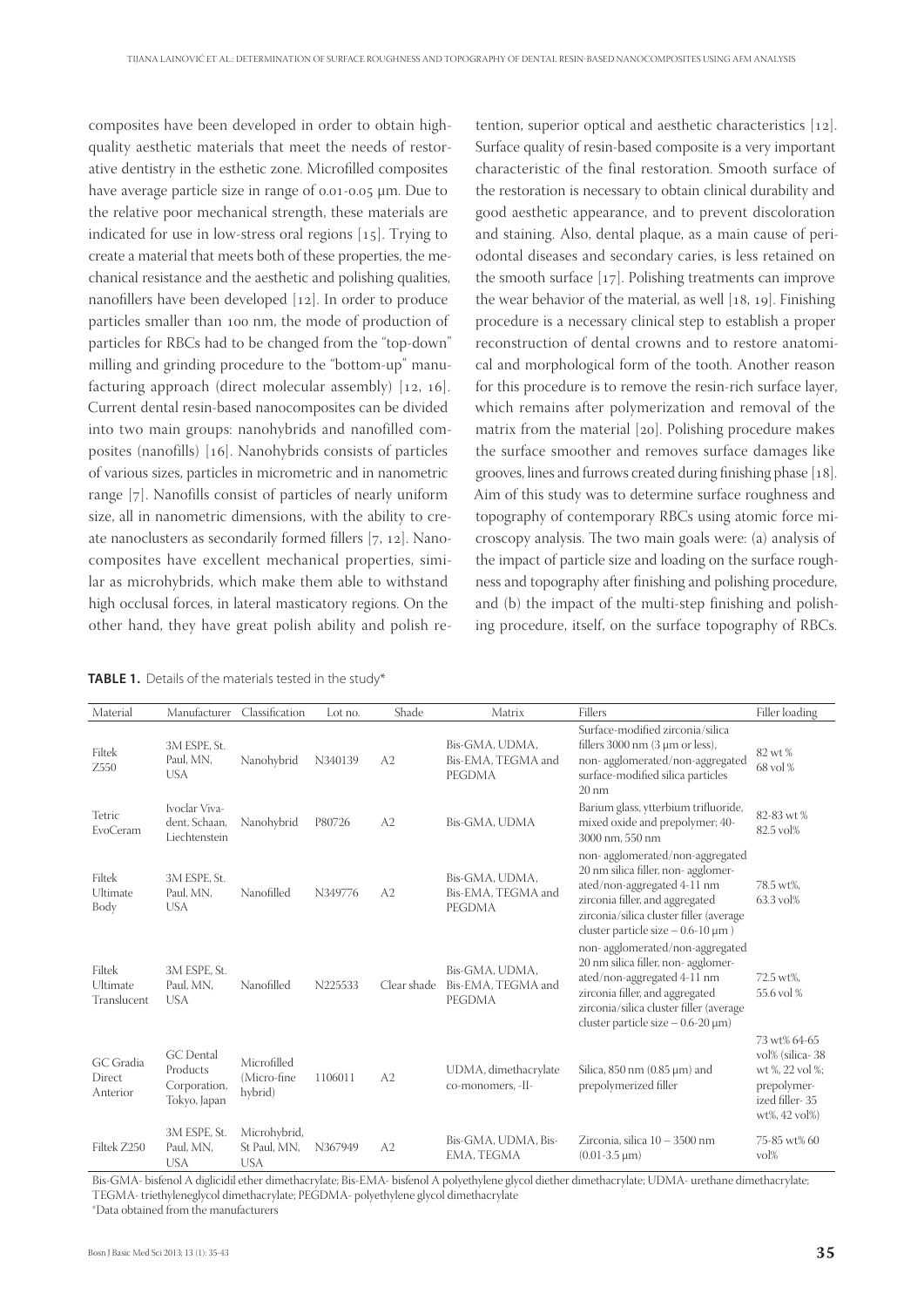## MATERIALS AND METHODS

#### *Materials*

Four representative dental resin-based nanocomposites were tested in the study: two nanohybrids (Filtek Z and Tetric EvoCeram) and two nanofilled (Filtek Ultimate Body and Filtek Ultimate Translucent); and two reference materials: one microfilled (Gradia Direct) and one microhybrid (Filtek Z250). Detailed information about material used in the study are shown in the Table 1.

#### *Procedure for preparing the specimens*

One specimen of each material was made by using cylindrical plastic molds  $(4 \text{ mm diameter x } 2 \text{ mm depth})$ . Plastic molds were placed on the glass microscope slide, filled with material and covered with a polyester strip and a glass slide, taking care to obtain a flat surface without any defects and entrapped air. Material was then polymerized for 40 seconds with a SmartLite® IQTM 2 LED unit (Dentsply Caulk). After removing glass plate and polyester strip from the top of the samples, they were polished with multi-step polishing system- Super Snap (Shofu, Inc. Kyoto, Japan). During the polishing procedure, each abrasive disk was used only once for each material, in the dry condition,



FIGURE 1. Grinding setup and grinding directions



FIGURE 2. AFM measurement points on specimen's surface. (1 specimen's center, 2 - half-distance between specimen's center and circumference, 3 - specimen's circumference)

for  $\bf{1}$  minute, using handpiece rotating  $\bf{10}$  000 revolutions per minute (recommended speed by manufacturer). One single operator did all of the polishing treatments, trying to simulate clinical finishing and polishing procedure. Two mutually perpendicular grinding directions were used during polishing procedure (Figure ). Detailed information about the polishing system used in the study are shown in Table 2. Immediately after the polishing treatment, topography of each specimen was examined by Veeco di CP-II Atomic Force Microscope. Specimen's surface has been scanned in 6 points (two points at specimen's center, two points at specimen's perimeter and two points at half distance between specimen's center and perimeter (Figure 2) in contact mode with CONT<sub>20</sub>A-CP tips. 1 Hz scan rate and  $256 \times 256$ resolution were used to obtain topography on a  $90 \mu m \times 90$ μm scanning area. Before the scanning, specimen's surface has been blown through with cold air by hairdryer. Cleaning specimen's surface with alcohol created damaged surface. Measured topography data were processed by Image Processing and Data Analysis v2.1.15 software. Following parameters were compared among specimens: average roughness ( $R_a$ ) and maximum peak-to-valley distance ( $R_{p-v}$ ).

#### **RESULTS**

The results obtained by this study are presented in Table 3 displaying measured values of  $(R_a)$  and  $(R_{p\nu})$  roughness parameters of specimens used, and in Figure 3 and 4 where these values are graphically presented. Figures 5 to 10 present D images of surface topography on each specimen obtained by AFM. Each figure contains six  $3D$  AFM images that are obtained on each measuring point on specimen (two points

**TABLE 2.** Details about polishing system used in the study

| Name                                      | Manufacturer                | Usage                                                                    | Handpiece<br>speed       |
|-------------------------------------------|-----------------------------|--------------------------------------------------------------------------|--------------------------|
| Super Snap <sup>®</sup><br>(multi - step) | Shofu, inc,<br>Kyoto, Japan | 1 minute polishing,<br>dry condition, black<br>(coarse) abrasive disk    | $10000$ rpm <sup>*</sup> |
|                                           |                             | 1 minute polishing, dry<br>condition, violet (me-<br>dium) abrasive disk | 10 000 rpm <sup>*</sup>  |
|                                           |                             | 1 minute polishing, dry<br>condition, green (fine)<br>abrasive disk      | $10000$ rpm <sup>*</sup> |
|                                           |                             | 1 minute polishing, dry<br>condition, red (extra-<br>fine) abrasive disk | $10000$ rpm <sup>*</sup> |

\*recommended rpm by manufacturer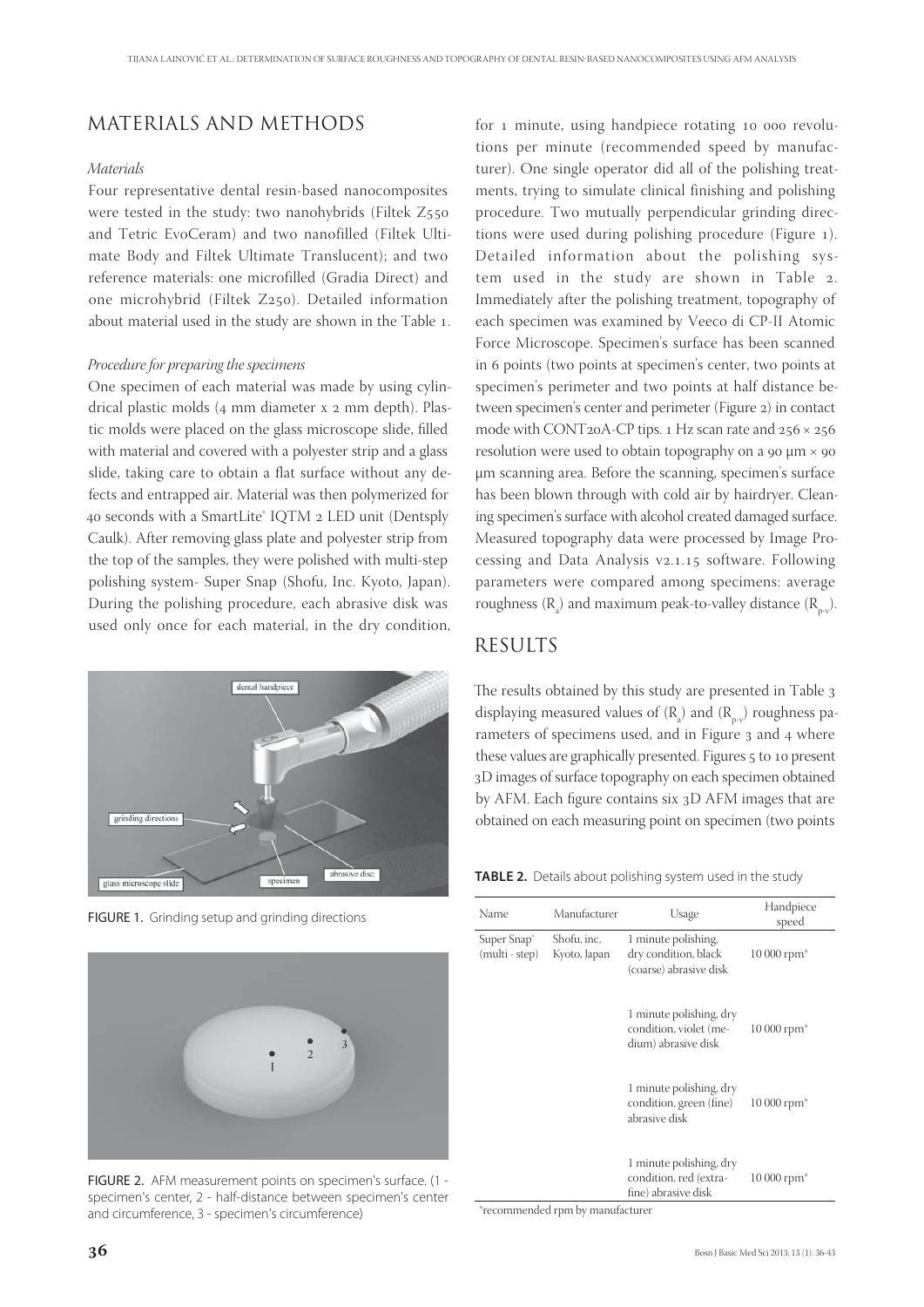| Measur.<br>Point | Filtek Z550 |                   |          | Tetric EvoCeram   |          | Filtek Ultimate Body |         | Filtek Ultimate Trans-<br>lucent |         | GC Gradia Direct<br>Anterior |         | Filtek Z250      |  |
|------------------|-------------|-------------------|----------|-------------------|----------|----------------------|---------|----------------------------------|---------|------------------------------|---------|------------------|--|
|                  | R<br>nm     | IΝ<br>$n-v$<br>nm | K<br> nm | R<br>$D-V$<br> nm | R<br> nm | R<br>$D-V$<br> nm    | R<br>nm | $R_{p.v}$<br> nm                 | R<br>nm | R<br>$D-V$<br>nm             | R<br>nm | $R_{p.v}$<br> nm |  |
| Point 1          | 34.97       | 756.3             | 27.25    | 474.5             | 20.79    | 282.6                | 42.68   | 661.6                            | 38.72   | 686.7                        | 30.01   | 635.6            |  |
| Point 2          | 51.94       | 1219              | 34.26    | 552               | 40.54    | 720.9                | 38.39   | 651.8                            | 58.00   | 934                          | 40.09   | 807.3            |  |
| Point 3          | 60.82       | 1270              | 44.33    | 925.8             | 46.29    | 917.5                | 42.78   | 896                              | 46.98   | 1390                         | 31.25   | 732.5            |  |
| Point 4          | 82.40       | 1670              | 42.63    | 681.1             | 31.68    | 553.1                | 38.91   | 630.1                            | 72.93   | 1134                         | 36.98   | 1139             |  |
| Point 5          | 45.97       | 704.4             | 38.15    | 533.5             | 33.75    | 516.9                | 43.00   | 992                              | 47.73   | 909.3                        | 35.22   | 878.4            |  |
| Point 6          | 42.62       | 1308              | 36.42    | 427.8             | 18.90    | 435                  | 32.83   | 470.6                            | 46.41   | 884.8                        | 50.26   | 741.7            |  |

<code>TABLE 3.</code> Values of (R<sub>a</sub>) and (R<sub>p-v</sub>) surface parameters on specimens used in this study



Point1 Point2 Point3 Point4 Point5 Point6

**FIGURE 3.** Comparison of average roughness ( $R$ <sub>a</sub>) among specimens after polishing



Point1 Point2 Point3 Point4 Point5 Point6

**FIGURE 4.** Comparison of peak-to-valley  $(R_n)$  distance among specimens after polishing

on specimen's center, two points on specimen's perimeter and two points at half distance between specimen's center and perimeter). From the analysis of the results showed in Figure 3, it can be seen that although there are different materials tested in the study (nanohybrids, nanofills, microfills and microhybrids- with different filler composition, size and

volumetric loading of the material), all the materials have similar average surface roughness  $(R_a)$  after finishing and polishing procedure. The lowest  $(R_{a})$  values occurred in the material Filtek Ultimate Body, and the highest in GC Gradia Direct and Filtek Z550. Filtek Ultimate Translucent and Tetric EvoCeram showed the most consistent results of all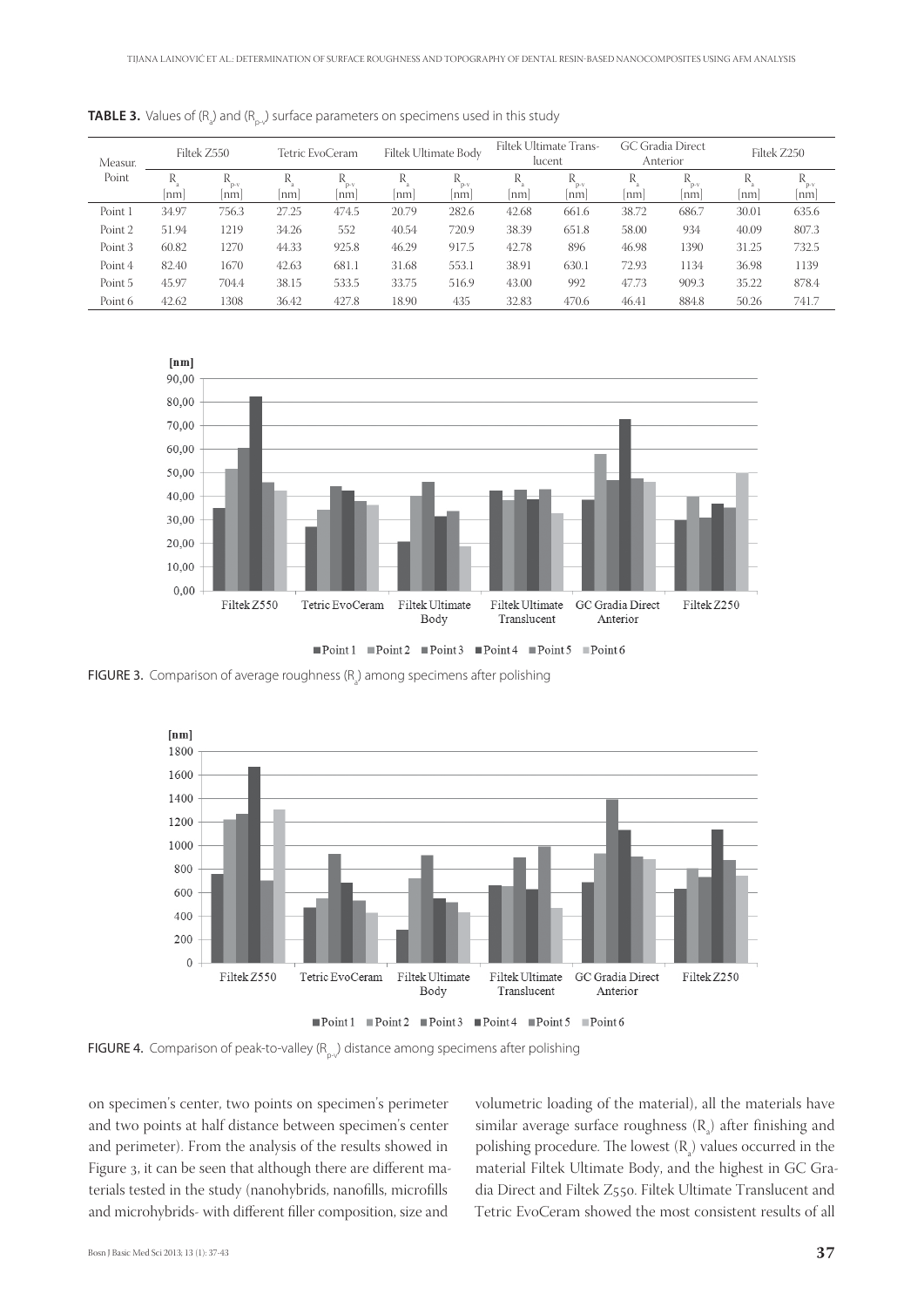



b) specimen's center



a) specimen's center can b) specimen's center c) half-distance between specimen's center and circumference



d) half-distance between specimen's center and circumference







e) specimen's circumference f ) specimen's circumference



e) specimen's circumference f ) specimen's circumference

center and circumference

the measurements on the sample (Figure 3), which can be confirmed by the uniform 3D AFM images, as well (Figure 8, and Figure 6). When interpreting  $(R_{p-v})$ , the larger differences in values (up to  $100\%$ ) occurred in Filtek Z550, Filtek Z250 and Filtek Ultimate Body, which is the result of the deep polishing channels and tracks. During qualitative analysis of

FIGURE 6. Topography of Tetric EvoCeram sample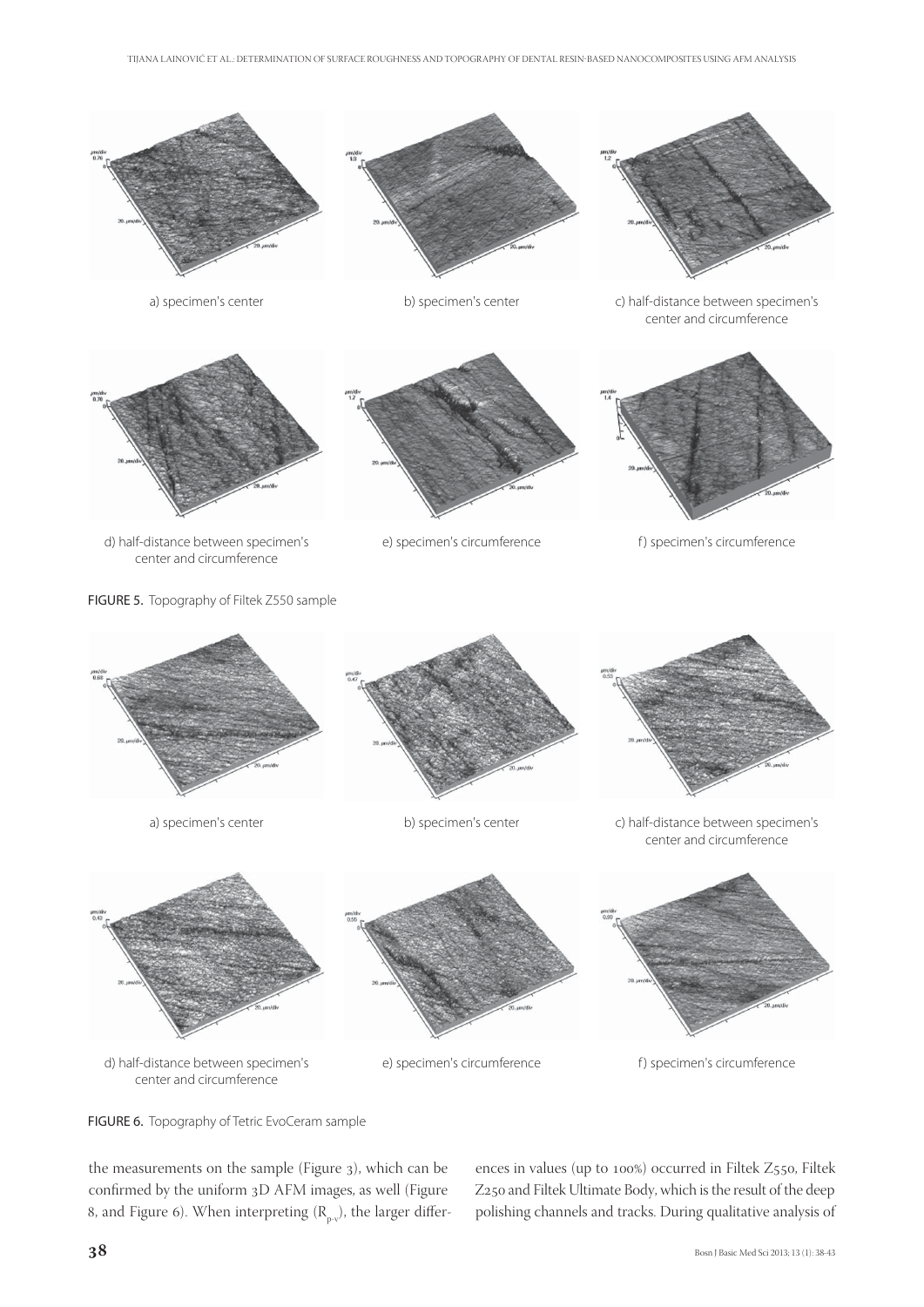

FIGURE 7. Topography of Filtek Ultimate Body sample





e) specimen's circumference f ) specimen's circumference

FIGURE 8. Topography of Filtek Ultimate Translucent sample

D AFM images it can be seen that material surfaces contain various channels and polishing tracks of different size, flat areas or local damages. By analyzing images it can be noticed

that Tetric EvoCeram exhibits highly-uniform surface quality on all of the measuring points (Figure 6). Visible polishing track and local damages feature GC Gradia Direct's surface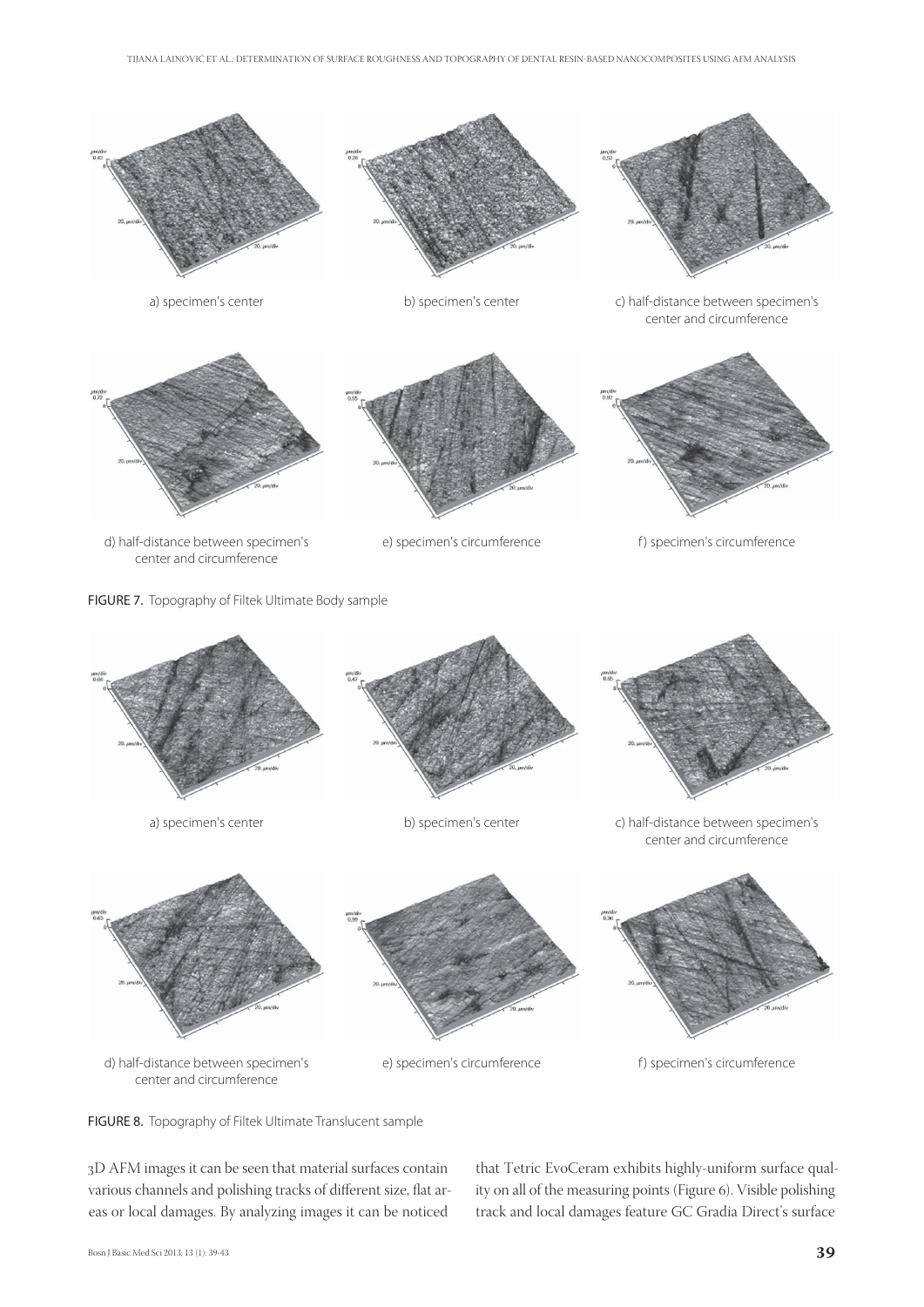

FIGURE 9. Topography of GC Gradia Direct Anterior sample with indicated flat surface regions





d) half-distance between specimen's center and circumference

e) specimen's circumference f ) specimen's circumference



(Figure 9) and similar is on Filtek  $Z_{550}$ 's surface (Figure 5). Moreover, by analyzing topography of Gradia Direct, regions with flat surfaces can be distinguished, which don't

appear on any other material in this study. Surface of Filtek Z250 is featured by individual deep channels and less visible polishing tracks and local damages (Figure 10) which are

FIGURE 10. Topography of Filtek Z250 sample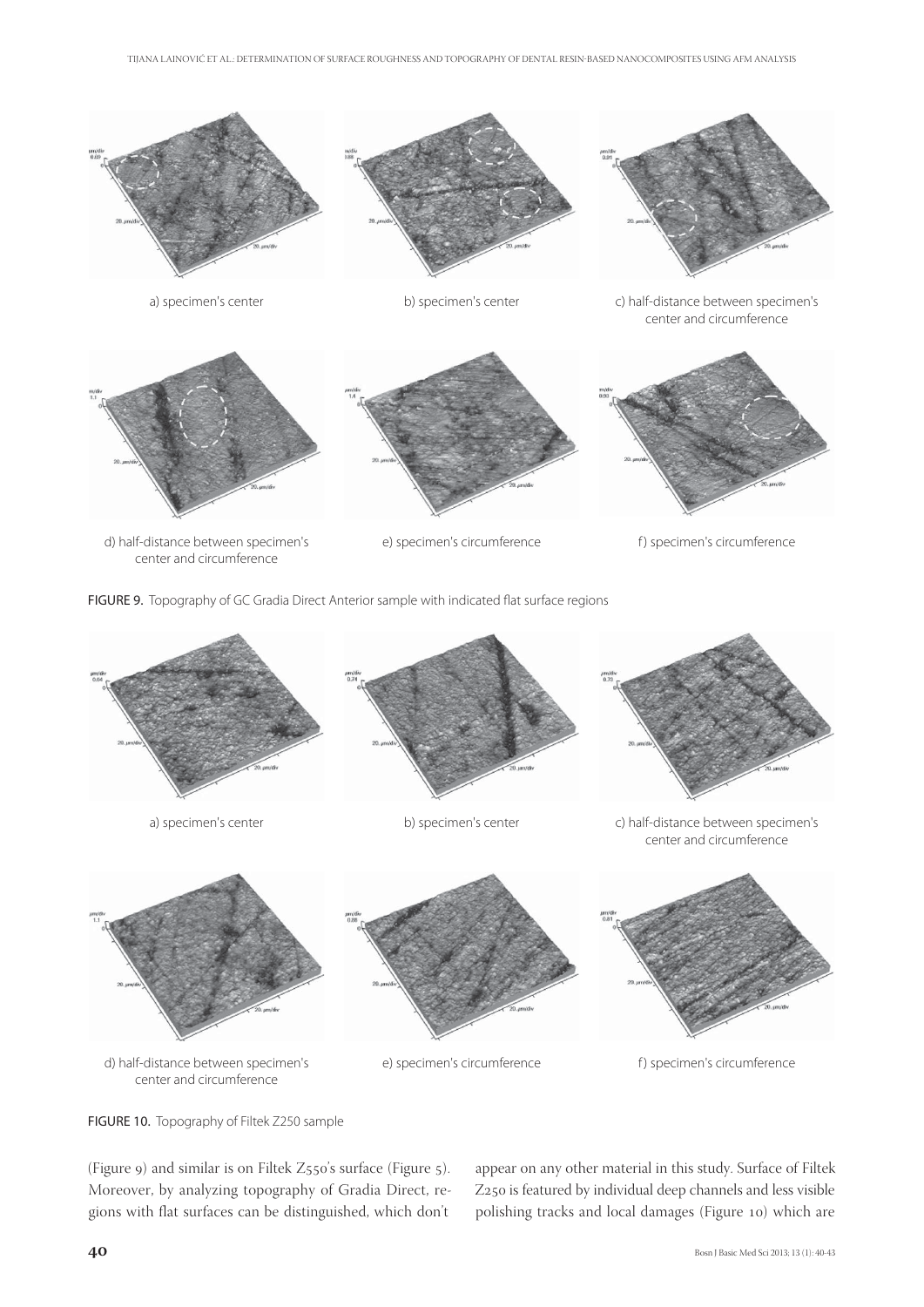not channel-like type. Filtek Ultimate Body has small polishing tracks without any defects on measuring points on the specimen's center (Figure  $7a$  and b) and with deep channels and defects on measuring points close to specimen's circumference (Figure 7c, d, e, f). Filtek Ultimate Translucent demonstrated a uniform surface quality regardless of the measuring point (in the center, half-distance between center and circumference and at circumference of the specimen), which is confirmed by very close values of  $(R_{a})$  and  $(R_{p.v})$  on all of the measuring points. Measured roughness of all materials used in this study was lower than 100 nm.

### DISCUSSION

After finishing and polishing procedure, all the materials had similar average surface roughness  $(\mathrm{R}_{\tiny a})$  which indicates that the used abrasive disks successfully reduced the average roughness of the materials on the relatively equal value. The lowest  $(R_a)$  values of Filtek Ultimate Body can be explained by material filler composition. This material is a nanofilled composite, filled only with nanometer size particles, from which some are dispersed and others create nanoclusters, as secondary formed fillers  $[12]$ . The size of these nanoclusters can range from about  $0.6$  to  $10 \mu m$ , from which the polishing procedure usually plucks out the individual primary nanoparticles, and not a whole nanocluster  $[12, 21, 22]$ . Although rare, there is a possibility of the whole nanocluster dislodgement from the surface layer of the material, which can be seen as a nearly rounded surface defect that is not channel or track-shaped [19]. The highest  $(R_{a}^{\circ})$  value of Filtek Z550 can be explained by the fact that this material is a nanohybrid composite, composed of micrometer particles, whose size range up to  $3 \mu m$ , and of very small nanometer particles of 20 nm. The existence of larger micrometer particles in this material causes either protruding or dislodgement of fillers from the surface layer during polishing, remaining residual surface irregularities and defects  $[21, 23]$ . Consistency of the measured results of Tetric EvoCeram can be explained by very high percentage of inorganic filler  $(82.5 \text{ vol})$  in this material, and it's optimal composition of heterogeneous filler particles, which provide this uniformly behavior of the material. Although Tetric EvoCeram belongs to the same material type as Filtek  $Z_{550}$ , these materials differ in the volumetric filler proportion. In terms of uniformity of results, nanofilled composites also stood out, noting that Filtek Ultimate Translucent showed more uniform  $(R_a)$  values than Filtek Ultimate Body. The only differences, which could be indicated between these two materials, are: the size of the clusters, which are about μm in Translucent, and about 10 μm in Body material; and a slightly lower volume percentage of filler in Translucent

 $(63.3 \text{ vol } \% \text{ in Body}, 55.6 \text{ vol } \% \text{ in Translate}$ . It is possible that these double-sized clusters in Translucent favor more homogeneous distribution of particles in the composite, so that it implies such uniform  $(R_a)$  results of this material. Higher  $(R_{p-v})$  values in Filtek Z550, Filtek Z250 and Filtek Ultimate Body and deep channels and polishing tracks are expected, because these are hybrid materials, whose larger microparticles protrude from the polished surface or are pulled out by abrasive disk leaving surface voids  $[24]$ . Large differences in the profile  $(R_{p-v})$  of Filtek Ultimate Body are showing a certain heterogeneity of distribution of particles in the material and the existence of segments that are, more or less, susceptible to cleavage. It is important to emphasize that the  $(R_{p,v})$  is a relative indicator of surface roughness and that it does not show absolute values of height or depth of channels in the material. Qualitative analysis of 3D AFM images confirmed that Tetric EvoCeram has highly-uniform surface quality on all of the measuring points (Figure 6), such as the roughness analysis found. Polishing damages on GC Gradia Direct's surface can be explained by a wear process of this microfilled material, whose surface resistance to abrasive disc treatment is lower. This is directly related to the size of filler particles and it's relatively poor capability for volumetric loading, which leaves areas with weak and soft, low-filled resin  $[25]$ . On the other hand, although nanofills are similarly volumetrically filled like microfills, they contain nanoparticles which have the unique physicochemical properties  $[12, 26]$ . Those properties are not only the matter of particle size, but also of the qualities that this small size particles cause  $[12, 26]$ . Thus, they have reinforcing influence on material that comprises them, making high surface resistance to wear caused by abrasive disc  $[12]$ . Unique flat surfaces on Gradia Direct can be explained by the existence of pre-polymerized fillers, taking as much as 42% by volume in the material. The "flat fields" on the AFM images can be explained by the fact that the pre-polymerized fillers have improved bonding properties and that almost any of the particles in this field do not pluck out during polishing procedure  $[19]$ . The disadvantage of this material is relatively low wear resistance, compared to nanofilled materials, and therefore reliability of polished surface could be short [ $25$ ]. The local damages on the surface of Filtek Z $250$  and on Filtek Z550, which are not channel-like type, are probably caused by plucking out of the entire microparticles during polishing process and by remaining the residual surface defects, which were verified by  $(R_{a}^{\dagger})$  and  $(R_{p\nu})$  values [12]. Filtek Ultimate Body and Filtek Ultimate Translucent although two very similar nanofilled materials, represented differences in surface appearance on measuring points, depending on the location of the measurement. Through repetitive movements during polishing process, abrasive disc was falling off from the specimen's circumference which could cause an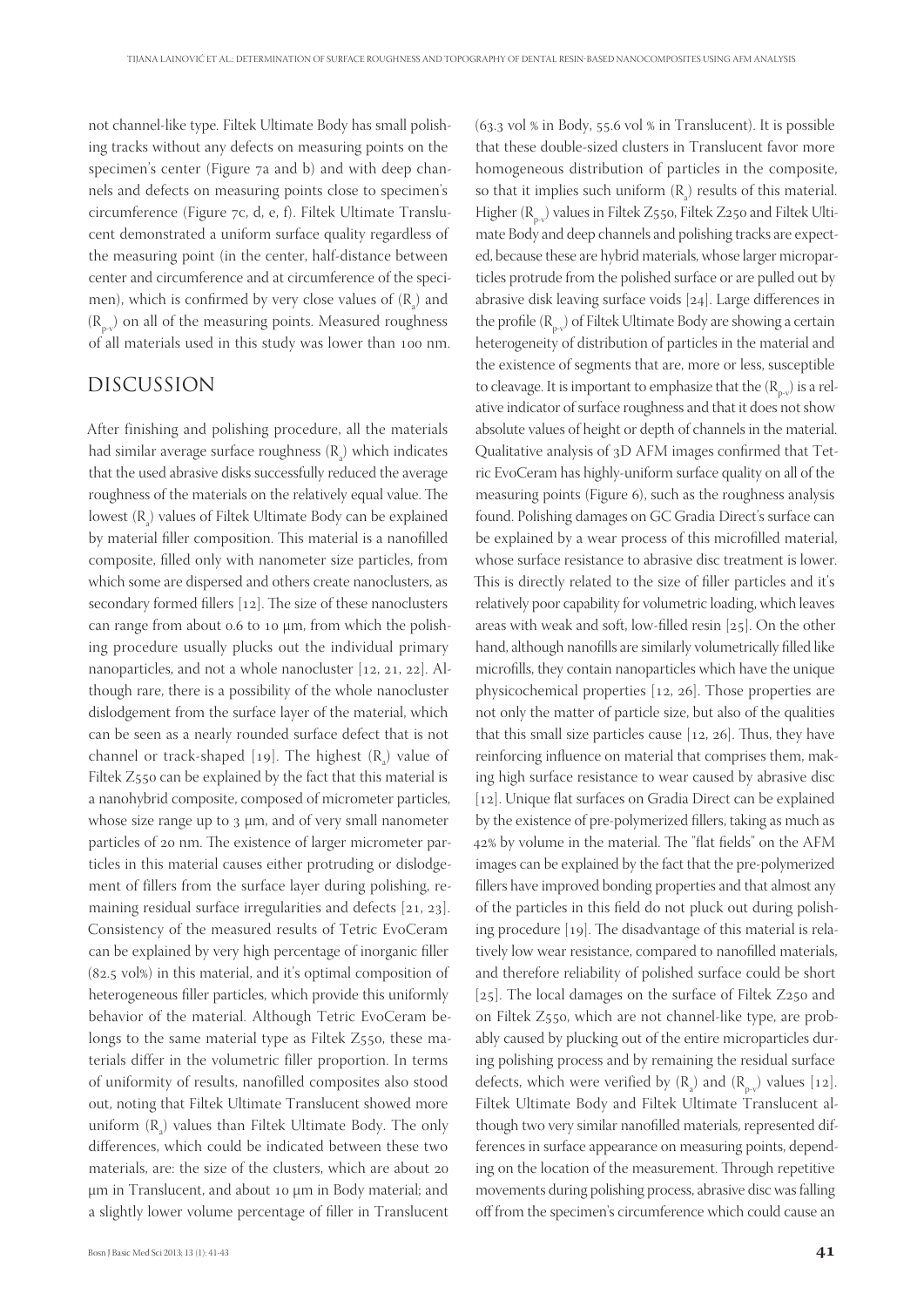engraving of the edge of abrasive disc into the material sample. The only difference between Filtek Ultimate Body and Filtek Ultimate Translucent is in terms of nanocluster size, which is o.6-10 μm for Body and 0.6-20 μm for Translucent material. Remaining particles are totally the same. It could be possible that larger clusters favor Filtek Ultimate Translucent in terms of polishing properties and wear resistance caused by abrasive disc whether it is in the specimen's center or circumference. It is important to emphasize that rough surfaces favor bacterial adhesion and biofilm formation on the teeth and restorations, which can further cause secondary caries, gingival and periodontal diseases  $[17, 27]$ . There are no agreed reference data on the limit roughness below which the bacteria would not adhere  $[28]$ . The most commonly mentioned limit is below 0.2  $\mu$ m for adherence of dental biofilm [17, 27]. Maybe it is most accurate to say, that it depends on the bacteria species. Roughness in this study, lower than nm for all material types, is far from the mentioned limit.

## CONCLUSION

Within the limitation of this study, it can be concluded that the type, size, distribution of fillers and filler loading of all of the tested materials, didn't affect average surface roughness of the samples after finishing and polishing procedure. On the other hand, different material compositions affected the topography of the polished surfaces of the materials. We should be careful when using the prefix nano-, when it comes to nanohybrids, because the overall material properties depend on all kinds of filler particles, their volume fraction and distribution. Only materials that have the optimal composition of heterogeneous filler particles, which provide their consistent behavior, or materials that consist of all particles in nanometer dimensions, allow more uniform surface topography after polishing treatment. Multi-step polishing abrasive discs, left channels on all materials regardless of composition. It is recommended for future studies to examine whether other polishing systems would leave fewer traces on polished samples.

### ACKNOWLEDGEMENTS

This paper represents a part of the research realized in the framework of the project "Research and development of modeling methods and approaches in manufacturing of dental recoveries with the application of modern technologies and computer aided systems"  $-$  TR 035020, financed by the Ministry of Science and Technological Development of the Republic of Serbia (Lainović, Blažić, Marković, Ivanišević). This paper is a part of research included into the project "Project TESLA: science with accelerators and ac-

celerator technologies", financed by Serbian Ministry of Science and Technological Development. The authors are grateful for the financial support (Vilotić, Kakaš). The authors would like to thank  $3M$  (East) AG company branch in Serbia, Ivoclar Vivadent products distributers for Serbia, and Mikodental, Šabac- general dealers of Shofu, Japan for Serbia, for the material support of this study.

## DECLARATION OF INTEREST

There are no scientific or financial conflicts of interest.

#### REFERENCES

- [1] Sahoo SK, Parveen S, Panda JJ. The present and future of nanotechnology in human health care. Nanomedicine  $2007; 3(1):20-31$ .
- [2] Editorial. The future of nanotechnologies. Technovation 2012; 32:157-160.
- [3] Boisseau P, Loubaton B. Nanomedicine, Nanotechnology in medicine. C.R. Physique 2011; 12: 620-636.
- [4] Gupta J. Nanotechnology applications in medicine and dentistry. J Investig Clin Dent 2011; 2: 81-88.
- [5] Emerich DF. Nanomedicine- prospective therapeutic and diagnostic applications. Expert Opin Biol Ther. 2005;  $5:1-5$ .
- [6] Subramani K, Ahmed W. Emerging Nanotechnologies in Dentistry: Processes, Materials and Applications. Waltham, MA: Elsevier Inc; 2012.
- [7] Chen MH. Update of dental nanocomposites. J Dent Res 2010; 89(6):549-560.
- [8] Cramer NB, Stansbury JW, Bowman CN. Recent advances and developments in composite dental restorative materials. J Dent Res  $2011:90(4):402-416.$
- [9] Khaled SMZ, Miron RJ, Hamilton DW, Charpentier PA, Rizkalla AS. Reinforcent of resin based cement with titania nanotubes. Dent Mater 2010; 26:169-178
- [10] Curtis AR, Palin WM, Fleming GJP, Shortall ACC, Marquis PM. The mechanical properties of nanofilled resin-based composites: The impact of dry and wet cycling pre-loading on bi-axial flexure strength. Dent Mater 2009; 25:188-197.
- $\left[ \text{11}\right] \;$  Yu B, Lim H, Lee Y. Influence of nano- and micro-filler proportions on the optical property stability of experimental dental resin composites. Mater Design 2010; 31:4719-4724.
- [12] Mitra SB, Wu D, Holmes BN. An application of nanotechnology in advanced dental materials. JADA 2003; 134:1382-1390.
- [13] Heintze SD, Zellweger G, Zappini G. The relationship between physical parameters and wear of dental composites. Wear 2007; 263:1138-1146.
- [14] Ferracane J. Resin composite- state of the art. Dent Mater 2011; 27  $(1): 29-38$
- [15] Sideridou ID, Karabela MM, Vouvoudi ECh. Physical properties of current dental nanohybrid and nanofill light-cured resin composites. Dent Mater 2011; 27:598-607.
- [16] Saunders SA. Current practicality of nanotechnology in dentistry. Part I: Focus on nanocomposite restoratives and biomimetics. Clin Cosmet Investig Dent 2009; I:47-61.
- [17] Antonson SA, Yazici AR, Kilinc E, Antonson DE, Hardigan PC. Comparison of different finishing/polishing systems on surface roughness and gloss of resin composites. J Dent  $2011$ ;  $39$  (Suppl 1): eg-e17
- [18] Erdemir U, Yildiz E, Eren MM, Ozsoy A, Topcu FT. Effects of polishing systems on the surface roughness of tooth-colored materials. J Dent Sci 2012, Article in press
- [19] Janus J, Fauxpoint G, Arntz Y, Pelletier H, Etienne O. Surface roughness and morphology of three nanocomposites after two dif-